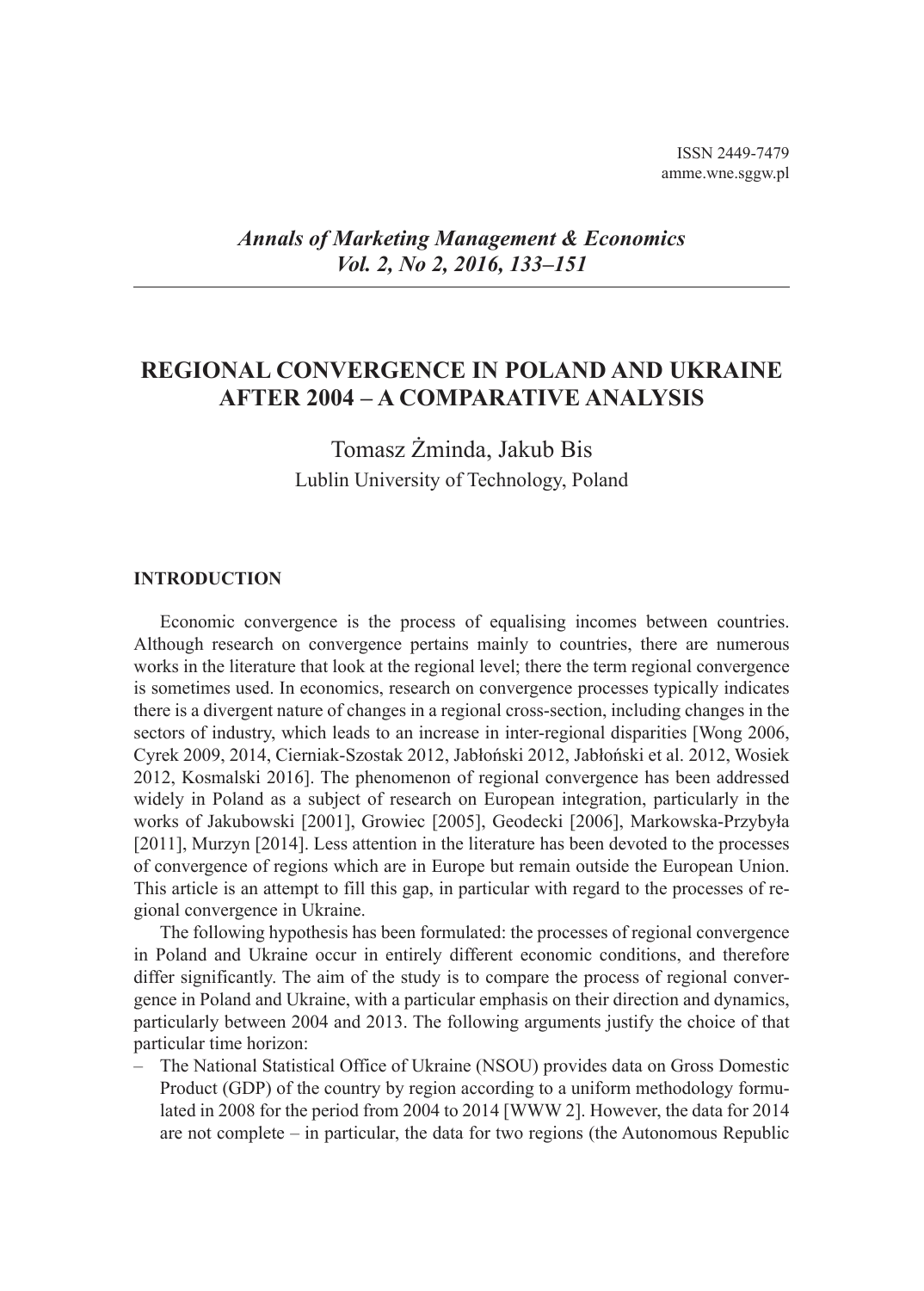of Crimea and the city of Sevastopol) are missing, and for another two regions there are reservations about revising announced GDP. There is thus reason to exclude the year 2014 from the analysis until the NSOU provides its final approval and verifies the data.

- In Poland, GDP figures by region are announced with a two-year delay. As of the final writing of this article, there were only preliminary estimates of GDP at current prices for 2014, and, due to the nature of preliminary estimations those are subject to a tendency to approximate the average. Therefore, taking into account the series of data for 2014 would result in strengthening the effect of convergence (or weakening of divergence) and lead to a distortion of the results of the comparative analysis conducted for this article. This constitutes a second reason to exclude the year 2014 from the time horizon. –
- The data on per capita GDP in constant prices are announced by Poland's Central Statistical Office (CSOP) in time periods covering the adopted analysis period, i.e. 2004–2013 and are consistent in methodological terms in this time horizon, i.e. based on the principles of Polish national accounts and recommendations of the European System of Accounts (ESA 2010) [WWW 1].
- 2004 was chosen as the first year of the analysis because Poland joined the European Union (EU) in that year, and it should not be without significance for the analysis of convergence processes due to the policy of the European Union aimed at alleviating disparities in regions that are a part of it This factor supports making 2004 the base year for this research. –

### **DEFINING CONVERGENCE AND SELECTED ASPECTS OF ITS MEASUREMENT**

In the literature, convergence is divided into nominal convergence and real convergence [Kossowski 2009]. Nominal convergence is the approximation of economies in terms of certain macroeconomic indicators, among which the indicators included in the Maastricht criteria are enumerated, i.e.: the inflation rate measured by the harmonised index of consumer prices, interest rates, the exchange rate, the ratio of public debt to GDP and the ratio of budget deficit to GDP [Kossowski 2009]. Real convergence pertains to real economic processes that lead to the approximation of economies [Malaga 2004].

Depending on the selected examination method used, four types of real convergence can be distinguished: beta, sigma, gamma [Geodecki 2006, Wolszczak-Derlacz 2007, Kusideł 2013] and stochastic [Kusideł 2013]. Beta convergence occurs when regions with a lower initial income level manifest a higher growth rate. In principle, in the long term this phenomenon should equalise regional development. With beta convergence, poorer countries grow faster based on their access to and use of technologies from richer countries. But the lack of capital preventing the acquisition of technology used by wealthier countries reduces the ability of the developing country to catch up, hence limiting beta convergence.

Convergence understood in this may be unconditional or conditional. Unconditional convergence is also called absolute or complete [Wójcik 2008] and is based on the as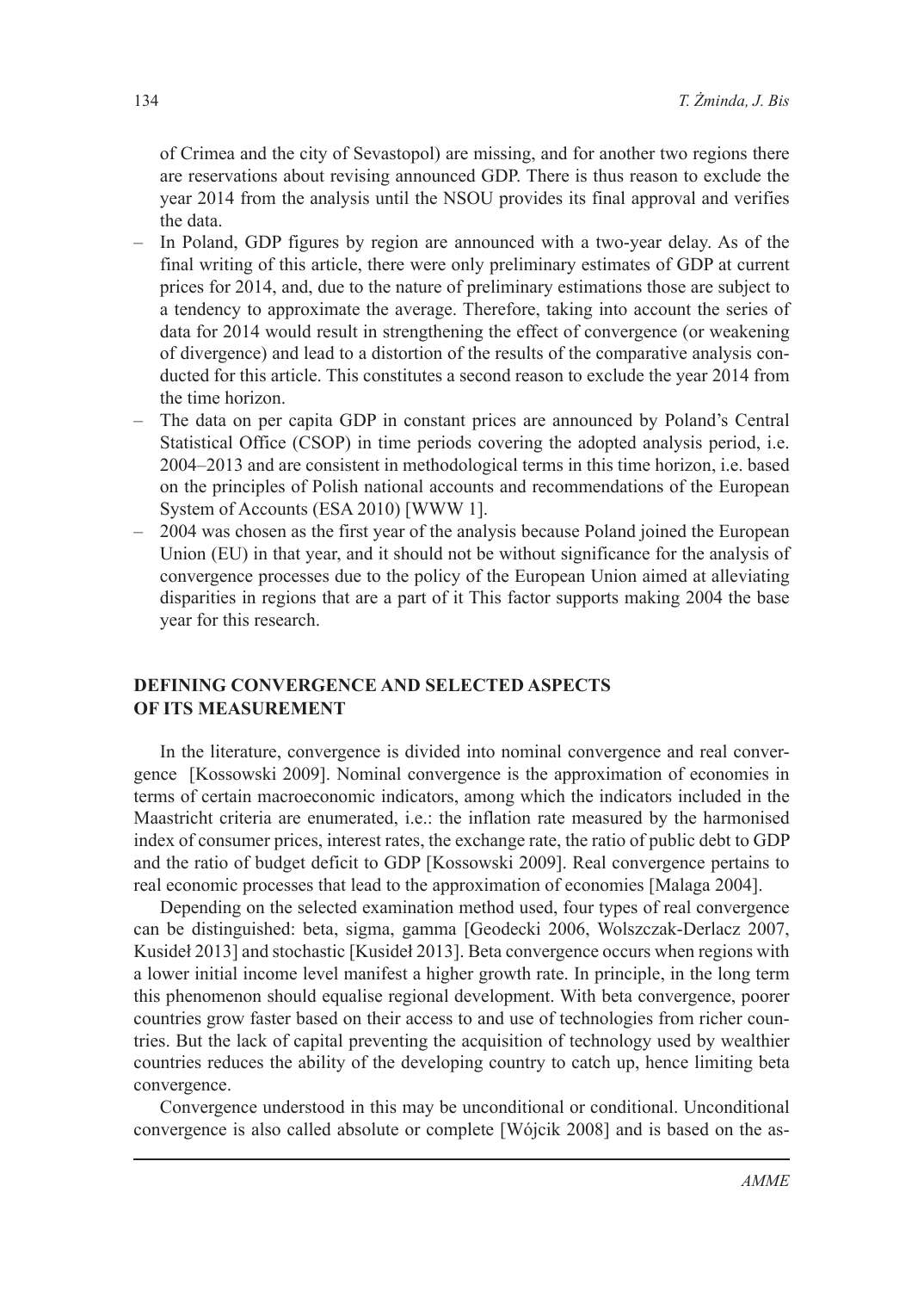sumption that there is one state of balance to which all economies aspire, and thus, in the empirical sense, it occurs when the initial conditions and individual characteristics of economies are unimportant for it to occur [Baumol and De Long 1988]. On the other hand, we deal with conditional convergence when it relates to entities (e.g. countries or regions) with similar structural characteristics (e.g. the average level of education, income structure). In the assumption of conditional convergence, entities within the group strive for the same state of equilibrium, but the target state is different for different groups [Barro and Sala-i-Martin 1991, Mankiw et al. 1992]. Such a group is sometimes called a "club". Clubs come into existence when, next to the similarity of structural features, the entities are similar in terms of GDP per capita [Piętak 2014].

To emphasise the specifics of convergence between the countries that make up the club, a separate term – club convergence – is used in the literature [Durlauf and Johnson 1996, Galor 1996, Quah 1995]. It has the nature of conditional convergence – that is, striving of economies with similar structural features for a common point of equilibrium. But the initial state conditions the target equilibrium point which the economies with similar structural features aim at [Durlauf and Johnson 1995, Baumont et al. 2002]. A consequence of conditional convergence would be the approximation of entities within groups with the increasing divergence between groups, because "target" states of individual groups are different.

The empirical verification of the occurrence of beta-convergence boils down to the determination of the regression function of the GDP per capita growth in particular regions in the examined period in relation to the value of the product in these regions in the base year. The linear form of this regression can be written as follows [Próchniak and Rapacki 2007, Kusideł 2013]:

$$
\frac{1}{T} \ln \left( \frac{y_{it_0+T}}{y_{it_0}} \right) = a + b \ln \left( y_{it_0} \right) + u_{it_0,t_0+T}
$$

where:

 $y_{it_0+T}$  – value of the characteristic (GDP per capita) in region i in period  $t_0$ ;

T – number of periods (years);

$$
a_i = x_i + (1 - e^{-\beta}) \ln(y_i^*)
$$

 $x_{it}$  – value of additional characteristics of economy i in period t.

$$
b = -\frac{(1 - e^{\beta T})}{T}
$$
, and thus  $\beta = \frac{-\ln(1 + bT)}{T}$  the rate of convergence to equilibrium

 $y_i^*$  – in equilibrium;

 $u_{it_0,t_0+T}$  – random causes.

Beta-convergence may, but does not have to, lead to sigma-convergence, i.e. the reduction of the diversity of entities (countries or regions) in terms of income This characteristic of estimators of beta-convergence models (indicating convergence in the absence of the reduction of the dispersion of the objects surveyed) has come in for criticism [Friedman 1992, Quah 1996a, b]. Furthermore, in practice it imposes the diagnosis of sigma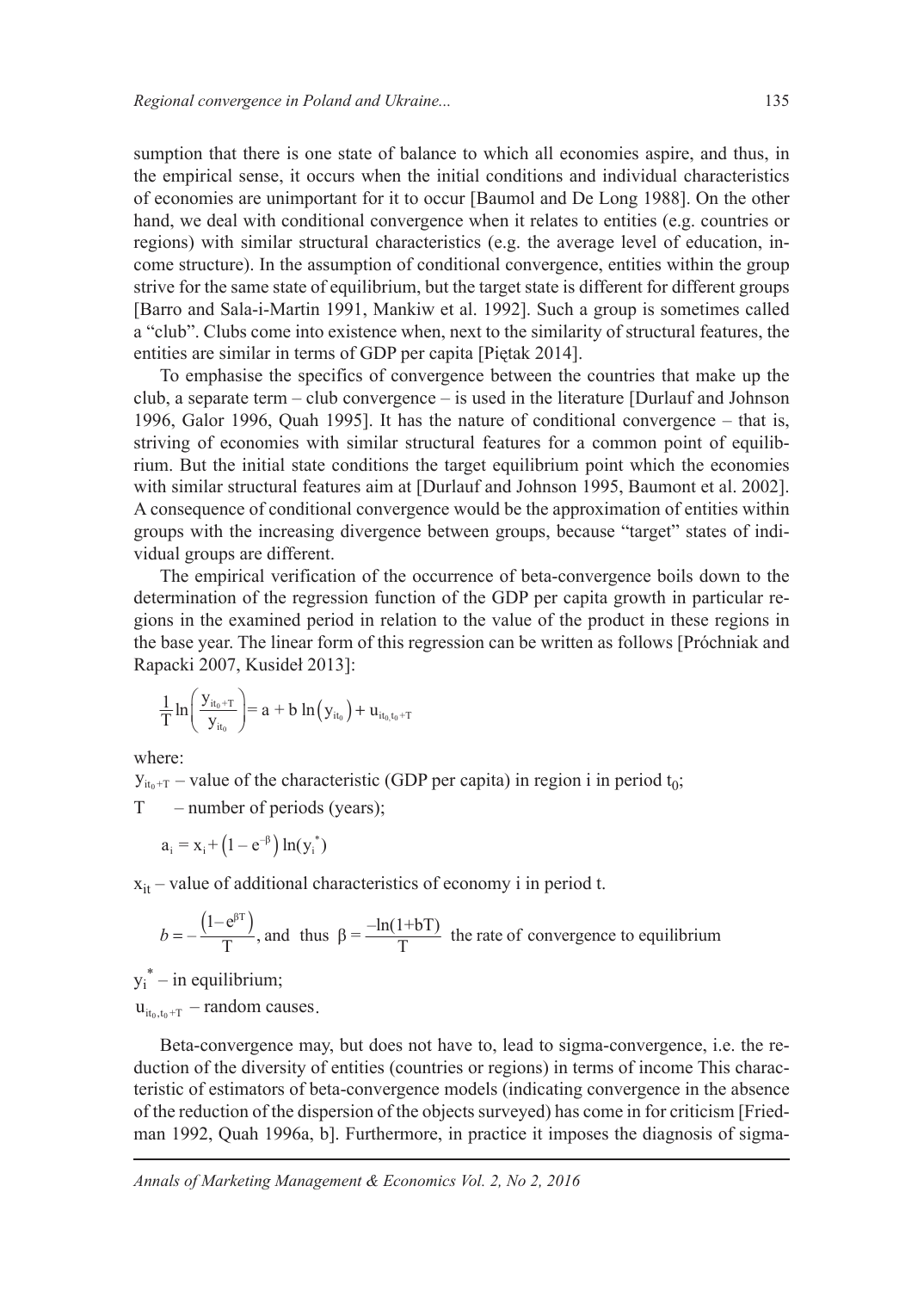-convergence in the analysis of convergence. In the context of economic convergence it is typically measured by means of changes in the standard deviation of the logarithm of GDP per capita [Barro and Sala-i-Martin 1991, Sala-i-Martin 2003]. Sigma-convergence understood and measured in this way is based on the assumption that the longer the considered time horizon, the more uniform the distribution of income among the entities (countries or regions) will be.

A special type of convergence is the gamma-convergence described by E. de Giorgi [1975]. It enters the picture when the position of objects (countries or regions) changes over time in their rankings in terms of the value of the variable under consideration, and, in the context of economic research, when economies change their position in the rankings of wealth. A measure which allows one to identify the occurrence of gamma-convergence is Kendall's coefficient of concordance [Fiedor and Kociszewski 2010].

## **THE ECONOMIC GROWTH IN POLAND AND UKRAINE IN THE YEARS 1990–2014 AS A CONTEXT FOR REGIONAL CONVERGENCE PROCESSES**

Considering regional convergence, we should recognise that, just like every process, it has its own dynamics, and the dynamics of a process (especially one having a continuous nature) in the period under consideration is determined by the course of this process and its determinants in the period preceding the time horizon being analysed. Therefore, in this part of the study, showing the context of nationwide regional convergence in Poland and Ukraine, the scope of the analysis was extended back to the 1990s.

In the 1990s in Poland, as in Ukraine, there was a thorough socio-economic transformation. A natural consequence of the changes was the start of far-reaching reforms in the economies of both countries, accompanied by transformation recessions. While in Poland the recession was the shortest in the post-socialist countries, and the process of transformation began in 1989, and was on a path of fast growth in 1991, when Ukraine began its transformation. The recession that ensued was, at nearly ten years in length, one of the longest (Fig. 1).

The average annual growth of Poland's real gross domestic product (GDP) in the years 1990–1999 was 3.9%, or nearly 39% in total. In the same period, the economy of Ukraine was "shrinking" by 5.9% per year, as a result of which its total GDP in 1999 accounted for only 41% of its 1990 value. This resulted from the shuttering of entire industrial districts in numerous cities. While a similar situation did occur in Poland, a large share of Polish enterprises were privatised, and quickly began to compete in domestic and international markets [Firszt 2008]. Ukraine's GDP began to grow only in 2000, but by the end of 2014 still had not reached the level of GDP from before the transition period. In the entire 1990–2014 time horizon, the cumulative GDP growth in Ukraine amounted only to 86.2%, which means de facto "contraction" of the economy by 13.6%. At the same time, Poland's economic growth was sustained across the period, contributing to the expansion of GDP by more than 2.5 times, giving the country's economy a cumulative growth rate of 255.1%.

The pace of economic growth in Poland was significantly higher than the average for the countries of Central Europe and the Baltic countries, and also higher than the average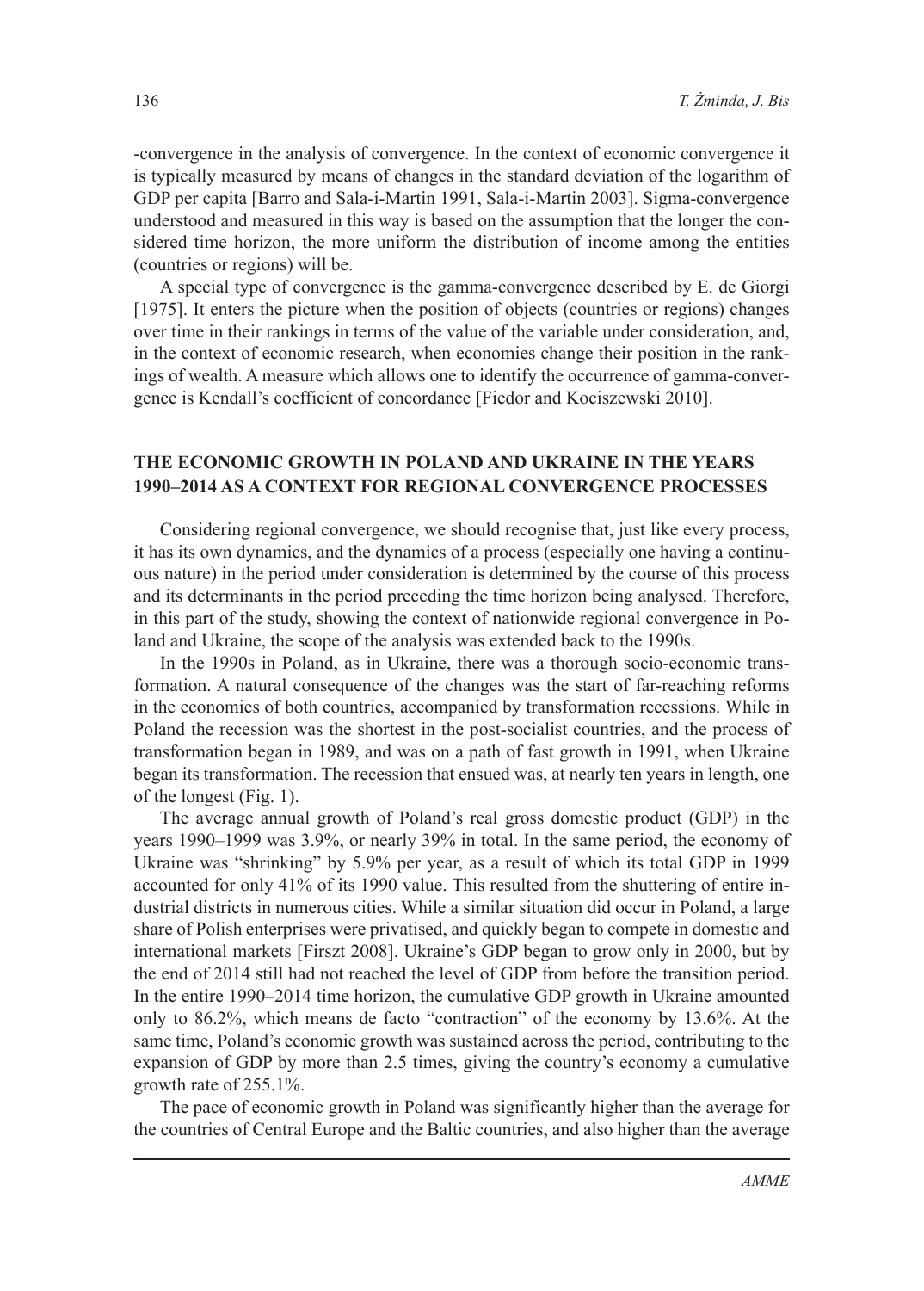

FIG. 1. The cumulative growth rate of gross domestic product in USD (in constant prices) in the years 1990–2014 in relation to 1990

Source: the authors, on the basis of: World DataBank, World Development Indicators [WWW 3].

for the countries of the European Union (Fig. 1). This means that the Polish economy underwent economic convergence, while Ukraine's was "bypassed" [Próchniak and Rapacki  $2007$ <sup>1</sup>. As a result, the development gap in relation to neighbouring countries and in relation to more developed economies of the European Union increased markedly.

Ukraine's GDP per capita indicator in 1990 was 10,490.73 USD (in constant prices of 2011) and accounted for 103.5% of Poland's GDP per capita. In 1998 Ukraine's GDP per capita reached its minimum and amounted only 4,462.79 USD, i.e. 33.6% of Poland's GDP per capita (Fig. 2). Until 2014, in relative terms, the difference between Poland and Ukraine hardly improved at all, while in absolute values the gap between Poland and Ukraine increased substantially – in Poland GDP per capita amounted at the end of 2014 to 23,965.61 USD and was 3 times higher than in Ukraine's 8,267.06 USD. This shows both the size of the step backwards the Ukrainian economy took in the 25 years since 1990, and how much Poland developed.

The two economies' structural transformation, and in particular the nature and pace of the changes, were also significant for the described processes of economic growth in Poland and Ukraine. In Poland the share of individual sectors in the creation of GDP did not change as much as in Ukraine. In the country on the Vistula, the biggest change occurred

<sup>&</sup>lt;sup>1</sup> In the results of the research conducted and published by M. Próchniak and R. Rapacki on convergence of post-socialist countries, the cited researchers found that "in the early years of the transformation the deep slump of production meant that despite the subsequent entry on the path of accelerated growth, the economic development gap between the post-socialist countries and the European Union European Union in 2005 was higher than before the political changes. Only Poland managed to reduce the span of the level of development (GDP per capita according to purchasing power parity) in relation to the EU-15 countries [Próchniak and Rapacki 2007].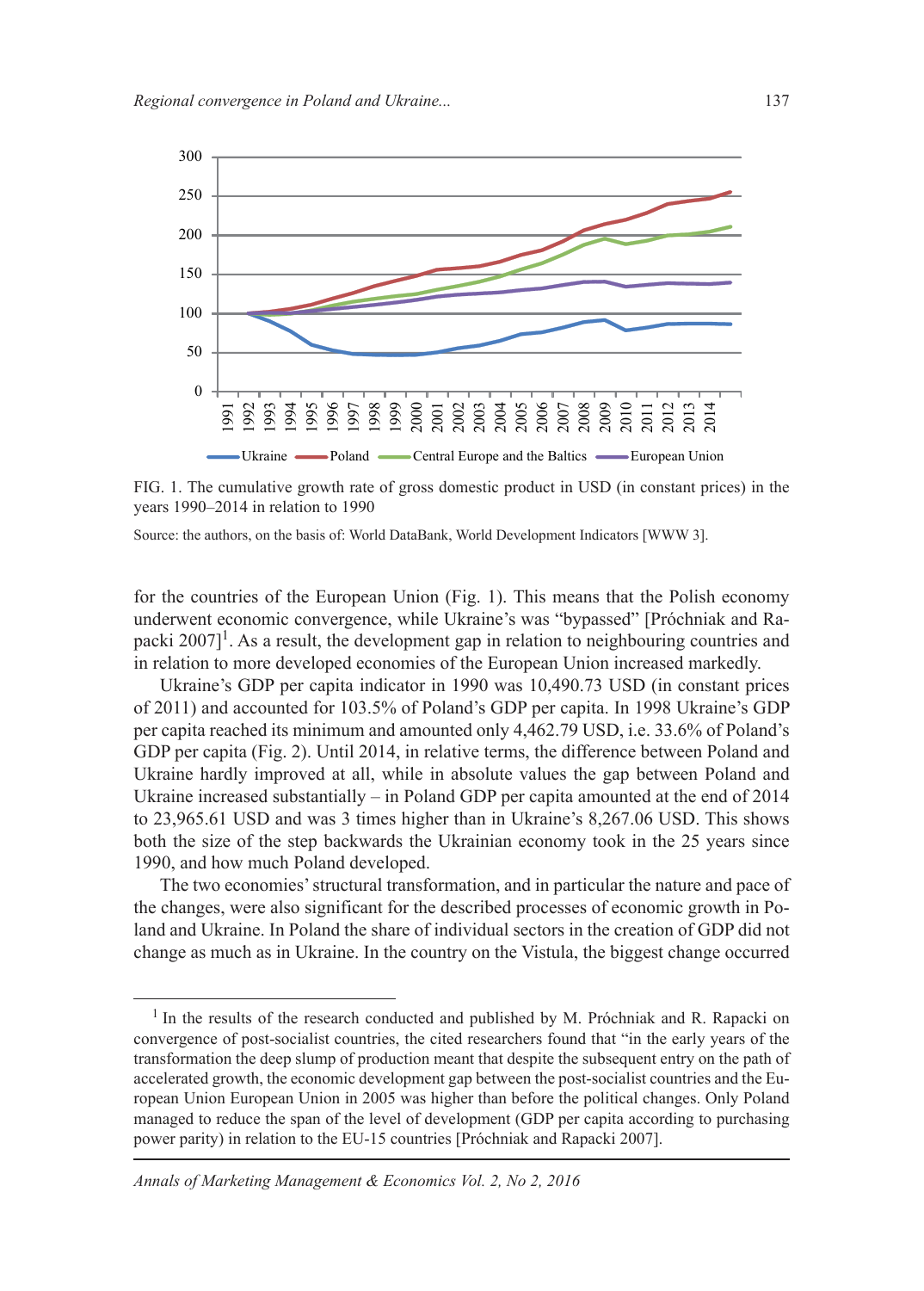

FIG. 2. Gross domestic product per capita in USD (in constant prices of 2005) in the years 1990– –2014

Source: the authors, on the basis of World DataBank, World Development Indicators [WWW 3].

in 1991, when the share of industry in GDP declined markedly, giving way to the service sector. In contrast, in the period after 1991, the share of agriculture in GDP declined from 6.3 to 3.9% in 2014, the share of industry decreased in the same period from 37.9% to 32.6%, and the importance of services for domestic product increased from 55.8 to 64.0%. In the corresponding period (i.e. after 1991) in Ukraine, the share of agriculture in GDP declined from 20.4 to 11.8%, industry from 50.6 to 25.4% while the services sector rose more than twofold, from 28.7 to 62.8% (Fig. 3).

In both countries the direction of structural changes was similar; however, in Ukraine a much larger restructuring of the entire productive system took place and, as the previ-



FIG. 3. The structure of GDP of Ukraine and Poland by economic sector in the years 1990–2014 Source: the authors, on the basis of World DataBank, World Development Indicators [WWW 3]; the years 1990–1994 for Poland on the basis of Zajdel [2011].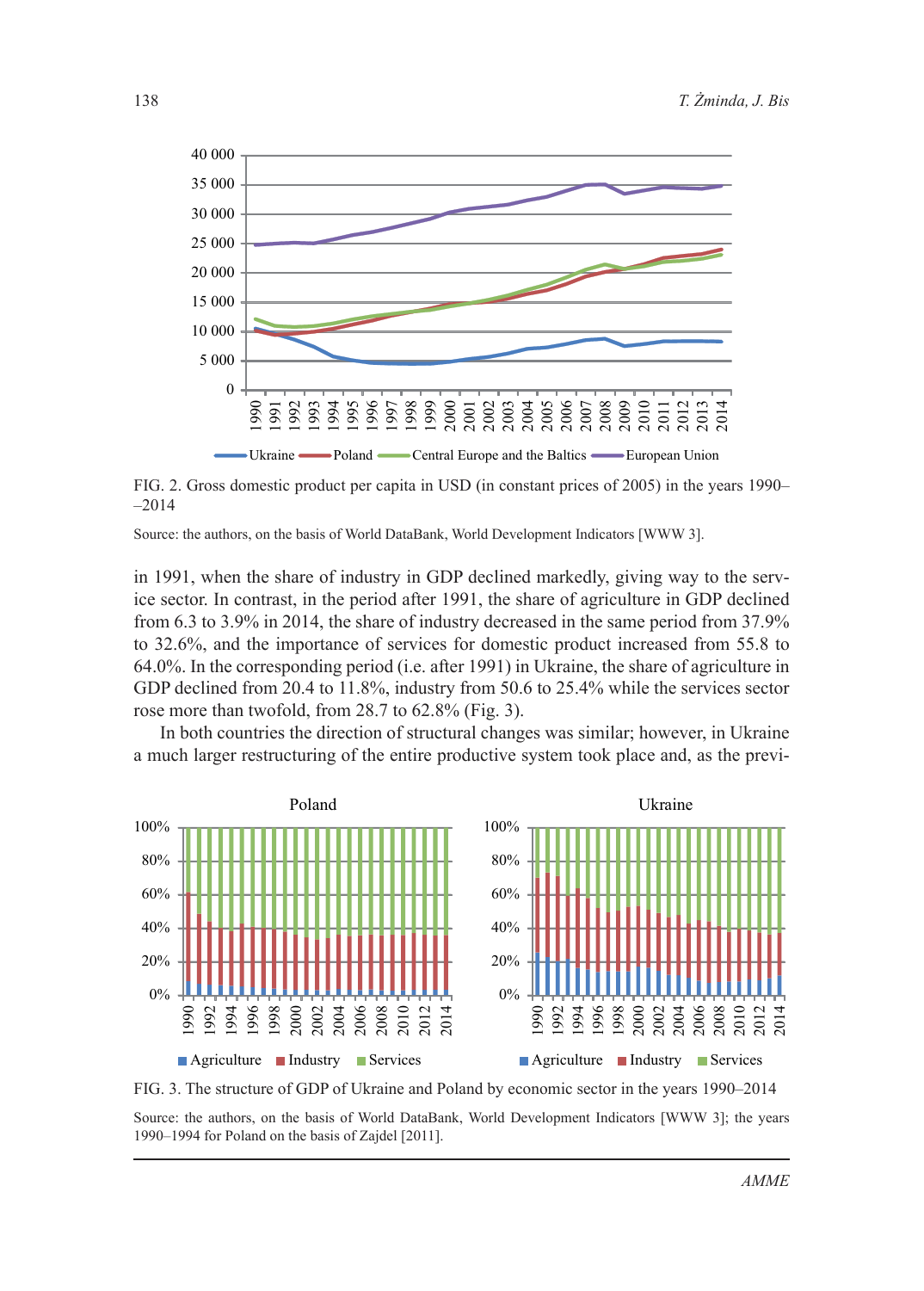ously cited data on GDP growth show, these changes have taken their toll on Ukraine. Comparison of the structure of employment in the two countries further bears this argument out (Fig. 4).



FIG. 4. The structure of employment and the degree of changes in this structure (expressed by the Kullback-Leibler divergence) in Ukraine and Poland by economic sectors in the years 1990–2014

Source: the authors, on the basis of World DataBank, World Development Indicators [WWW 3]; the year 1990 for Ukraine on the basis of Lehmann and Pinatti [2007].

In Poland, in relative terms, employment in services increased (from 37.8 to 58%), while industry (from 37 to 30.8%) and agriculture (from 25 to 11.2%) saw their role diminished in job creation. In Ukraine, the share of the service sector in job creation increased from 48.2 to 59.1% (i.e. only by 10.9 percentage points, while in Poland it increased by 15.1 percentage points). The industrial sector dropped from 32.0 to 26.1% (or 4.4 percentage points, decidedly more than the 0.7 percentage points industry lost in Poland's employment structure). Elsewhere, the agricultural sector fell from 19.8 to 14.8% (i.e. only by 5.9 percentage points, while in Poland the share of agriculture in the creation of jobs decreased by 14.4 percentage points).

Paradoxically, although the changes in the structure of employment took place both in Ukraine and Poland, those in Ukraine were slightly smaller and more "chaotic" – that is, they were subject to greater fluctuations, as indicated by the indicator of the level of relative entropy called the Kullback-Leibler divergence<sup>2</sup> [1951]. In Poland, this divergence grew steadily, while in Ukraine it clearly fluctuated. The structural changes that occurred in both economies are typical of developing countries – the importance of the service sector increased, while the significance of the industry and the agriculture sectors fell. However, comparison of the changes in the structure of GDP creation with the changes in the employment structure shows that in Poland the decline in employment in agriculture was significantly compensated by a relative increase in labour productivity in this sector.

<sup>&</sup>lt;sup>2</sup> The relative entropy called the Kullback-Leibler divergence  $(D_{KL})$  belongs to the Csiszár class measure of discrepancy between two structures  $S_t^n$  and  $S_t^n$ , changing over time. The structure  $S_t^n$  from the period  $\tau$  is a basic structure.  $D_{KL}$   $(S_t^n, S_t^n) = \sum_{i=1}^n \omega_{it} \log_2 \frac{\omega_{it}}{\omega_{it}}$  $D_{KL}$   $(S_t^n, S_t^n) = \sum_{i=1}^n \omega_{it} \log_2 \frac{\omega_{it}}{\omega_{it}}$ , where  $\omega_{it}$  is the i-th element of the structure,  $S_t^n$  n – the number of the elements of the structure. The indicator ranges from 0 to infinity, where 0 means the total convergence of these structures [Wedrowska and Wojciechowska 2015].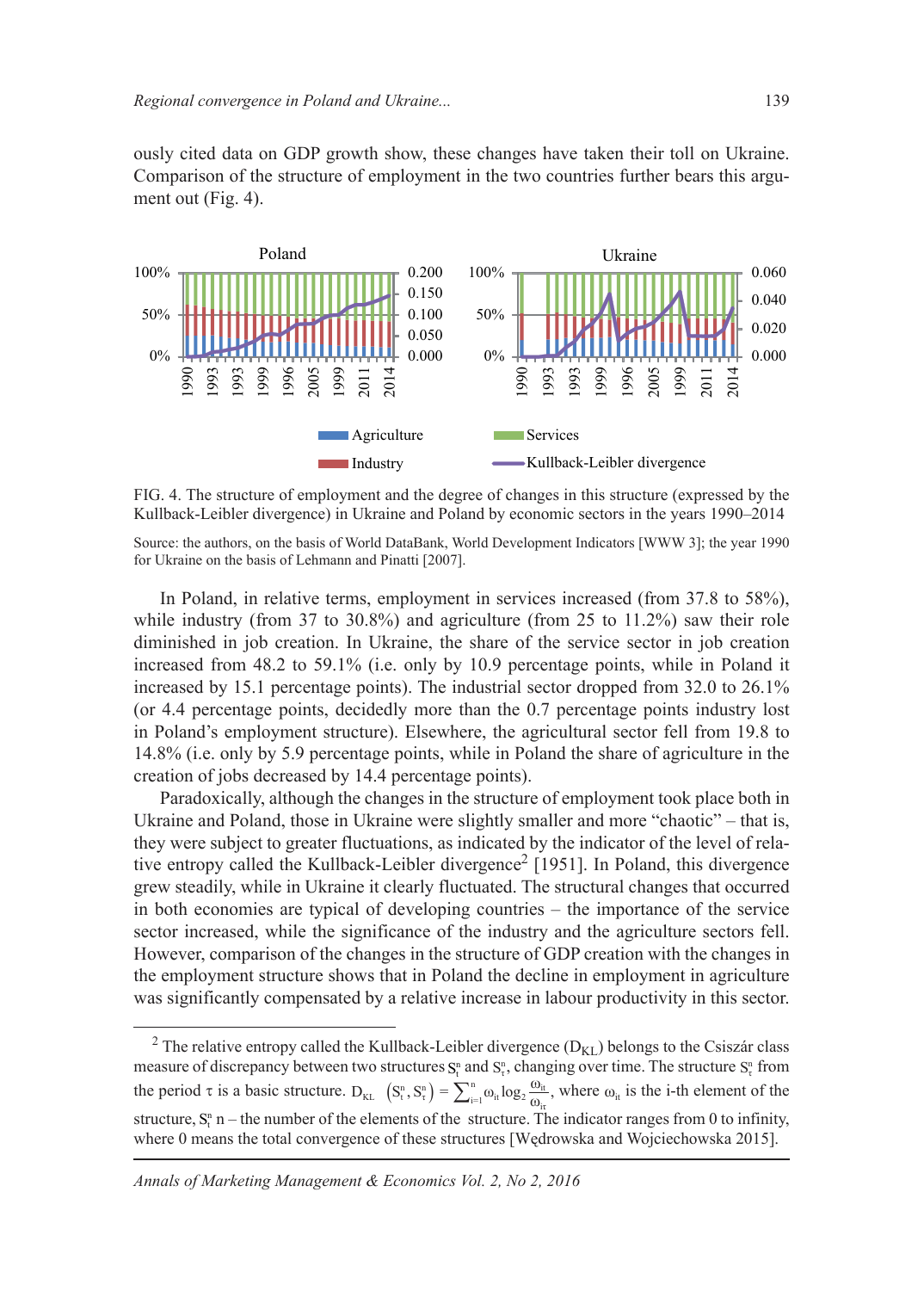This phenomenon did not take place at all in Ukraine. However, in Ukraine the relative productivity in the service sector increased significantly compared to Poland, though in absolute terms it dropped. As a result, Ukraine's economy failed to match the GDP it had been producing 25 previously, before its transition began. The process of growth is not evenly distributed in space, and regions have their own specificity (with different exposure of individual economic sectors in their economic meso-systems). It may therefore be asked whether in Poland and Ukraine, whose economies are characterised by totally different dynamics and growth characteristics, the processes of regional convergence occur and whether or not their nature and pace are similar.

## **ECONOMIC GROWTH IN POLAND AND UKRAINE IN REGIONAL CROSS-SECTION**

The above-described economic growth in Poland and Ukraine is not evenly distributed in the regional cross-section. In 2004–2013, the Polish economy recorded continued growth, totalling 40.8%. It was much larger than in Ukraine, which also increased its GDP in those years, but was more ravaged by the global economic crisis in 2009, driving the increase down to 13.8%.

Four provinces drove Poland's economy: Mazowieckie, ĝląskie, Łódzkie and DolnoĞląskie, where the individual growth was faster than that of the national economy. Their growth rates came in at 152.5, 145.9, 144.4 and 143.8%, respectively. In Ukraine, more than half of the country's oblasts (14) outperformed the national economy. The leaders were the oblasts of Ternopil (143.1%), Cherkasy (135.3%), the city of Kiev (132.4%), Zhytomyr (131.7%), Vinnytsia (131.4%), Kirovohrad (130.1%) and Kiev (128.7%). In Poland, three out of the four of the aforementioned provinces were the provinces which are the most important for Polish economy. In turn, in Ukraine the fastest growth characterised only 2 oblasts from among those driving national GDP growth.

Figures 5 and 6 depict the importance of individual regions for the national economy evaluated through the prism of their participation in the creation of GDP in Poland and Ukraine, which differ considerably.

In Poland, the share of individual provinces in the creation of GDP in 2004 ranged from 2.3% (Podlaskie) to 20.3% (Mazowieckie), while in 2013 it ranged from 2.1% in Opolskie to 22.1% in Mazowieckie, home to the capital Warsaw. On the other hand, in Ukraine in 2004 the lowest gross regional product (the city of Sevastopol) accounted for 0.6% of the national GDP, and the highest was 17.8% (the city of Kiev), while in 2013 the regions of Ukraine produced from 0.6% (again Sevastopol) to 20.5% (Kiev) of GDP. The range of the distribution of the share of individual regions in GDP creation in both countries is therefore very large and growing – in Poland it changed from 17.9 percentage points in 2004 to 20.0 percentage points in 2013, while in Ukraine it increased from 17.1 percentage points to 19.8 percentage points. This means that the diversity of importance of individual regions for the economy in Poland and Ukraine was not only considerable, but increased. In both countries the differences in the structure of GDP by region increased, while the cumulative degree of structural changes in 2004–2013 should have been, in fact, considered negligible, as confirmed by the Kullback-Leibler divergence (Fig. 7).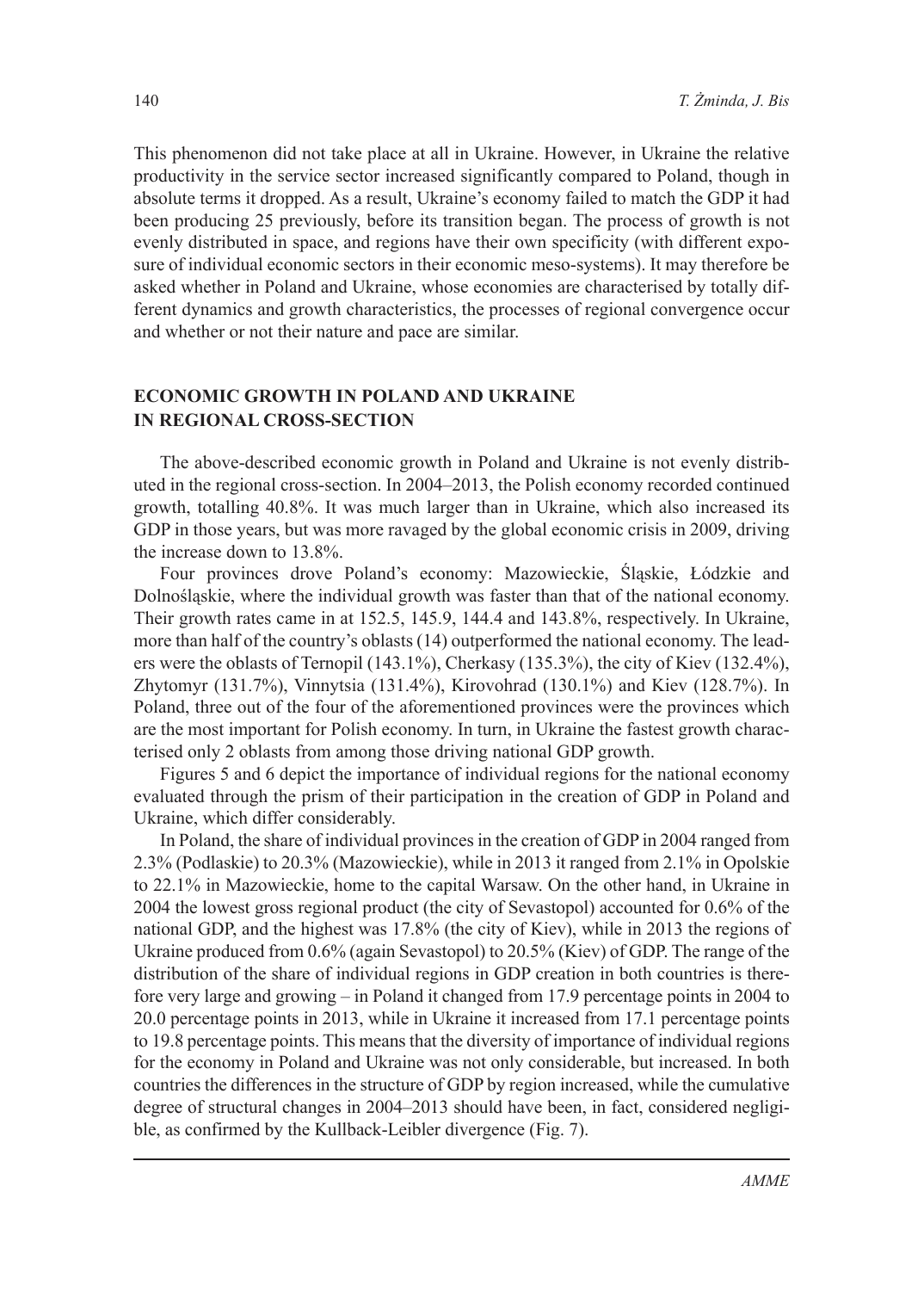

Source: the authors, on the basis of CSOP data [WWW 1].



FIG. 6. The share of individual oblasts in the creation of Ukraine's GDP in 2004 and 2013 (%) Source: the authors, on the basis of NSOU data [WWW 2].

The calculated Kullback-Leibler divergence of structural changes of GDP by region in the analysed period was 0.00364 for Poland and 0.00230 for Ukraine. It is worth noting, however, that in Poland this divergence decreased only in 2008, while in Ukraine it fell in the years 2006, 2010, and 2013, which suggests that this indicator is less prone to growth for this economy than in Poland.

The role of the "capital" regions in both countries increased in particular, so these regions are the most important districts in the production systems of their economies. Given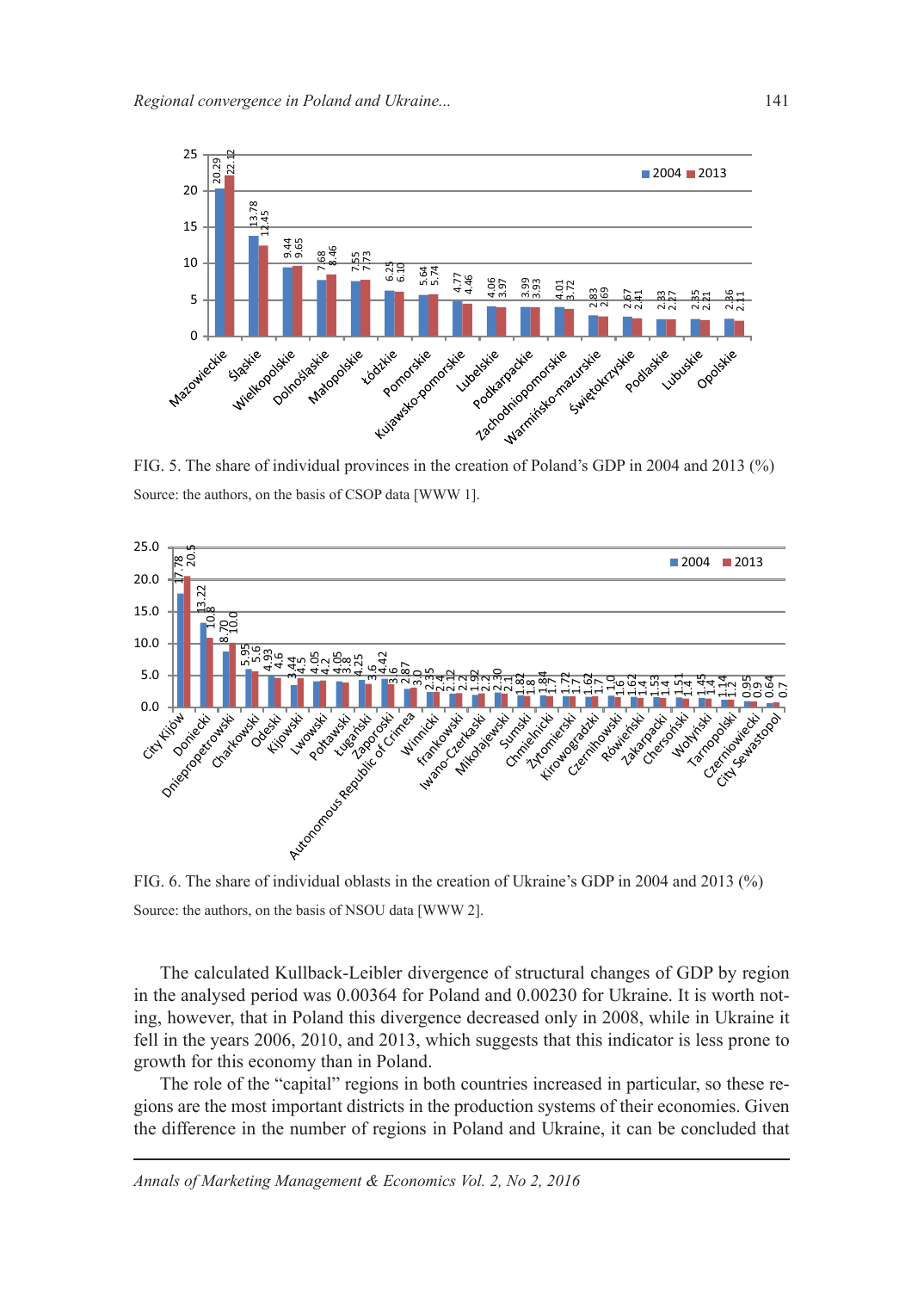

FIG. 7. The Kullback-Leibler divergence expressing the degree of structural changes of GDP by region in Poland and Ukraine in 2004–2013

Source: the authors, on the basis of CSOP data [WWW 1] and NSOU [WWW 2].

the capital city of Kiev is, however, a more important economic centre for Ukraine than Mazowieckie is for Poland. This is evidenced, for instance, by the fact that the ratio of the share of Mazowieckie in Polish GDP in relation to the share of the province with the least importance for Polish GDP in 2013 amounted to 10.5 (and in 2004 it was 8.7), while the ratio of the share of the city in Kiev in Ukrainian GDP in relation to the share of the region with the least importance for Ukraine's GDP amounted to 28.2 (compared to 27.7 in 2004). It is worth noting that a fourth of all Polish regions – that is, the four provinces of Mazowieckie, ĝląskie, Wielkopolskie and DolnoĞląskie – which are the largest contributors to Polish GDP, produced in 2004 in total more than half of domestic production, i.e. 51.18% and, in 2013, 1.5 percentage points more, or 52.68%. Similarly, a fourth of Ukrainian oblasts of key importance for the economy (the city of Kiev, Donetsk, Dnipropetrovsk, Kharkiv, Odessa, Kiev, and Lviv oblasts) produced in 2004 58.1% of the country's GDP, and in 2013 2.2 percentage points more, or 60.3%. According to these data, regions which are important for the economy in both countries for the most part gained in importance, while others lost, but in Ukraine this phenomenon is much more pronounced.

In both countries the coefficient of variation of GDP in the regions increased – in Poland in 2013 the variation coefficient of the mentioned characteristics amounted to 83.3% compared to 77.9% in 2004. In Ukraine, meanwhile, the figure amounted to 112.8% in 2013, compared to 105.0% in 2004. This leads to the conclusion that the differentiation of the GDP value in individual Polish regions in 2004–2013 was sizable, but still much lower than in Ukraine.

Though it has come in for criticism, GDP per capita is commonly used to measure economic development on both a macro and meso-scale [Talberth et al. 2007, Stiglitz et al. 2012, Szarfenberg 2012, UNDP 2012, Kubiczek 2014]. The coefficient of variation of GDP per capita in the period was lower in Poland, but grew more (from 21.4 to 25.3%), demonstrating that more systematic growth occurred there than in Ukraine (from 58.1 to 61.2%) – Figure 8. In Poland the growth was 3.9% while Ukraine saw 3.1% growth.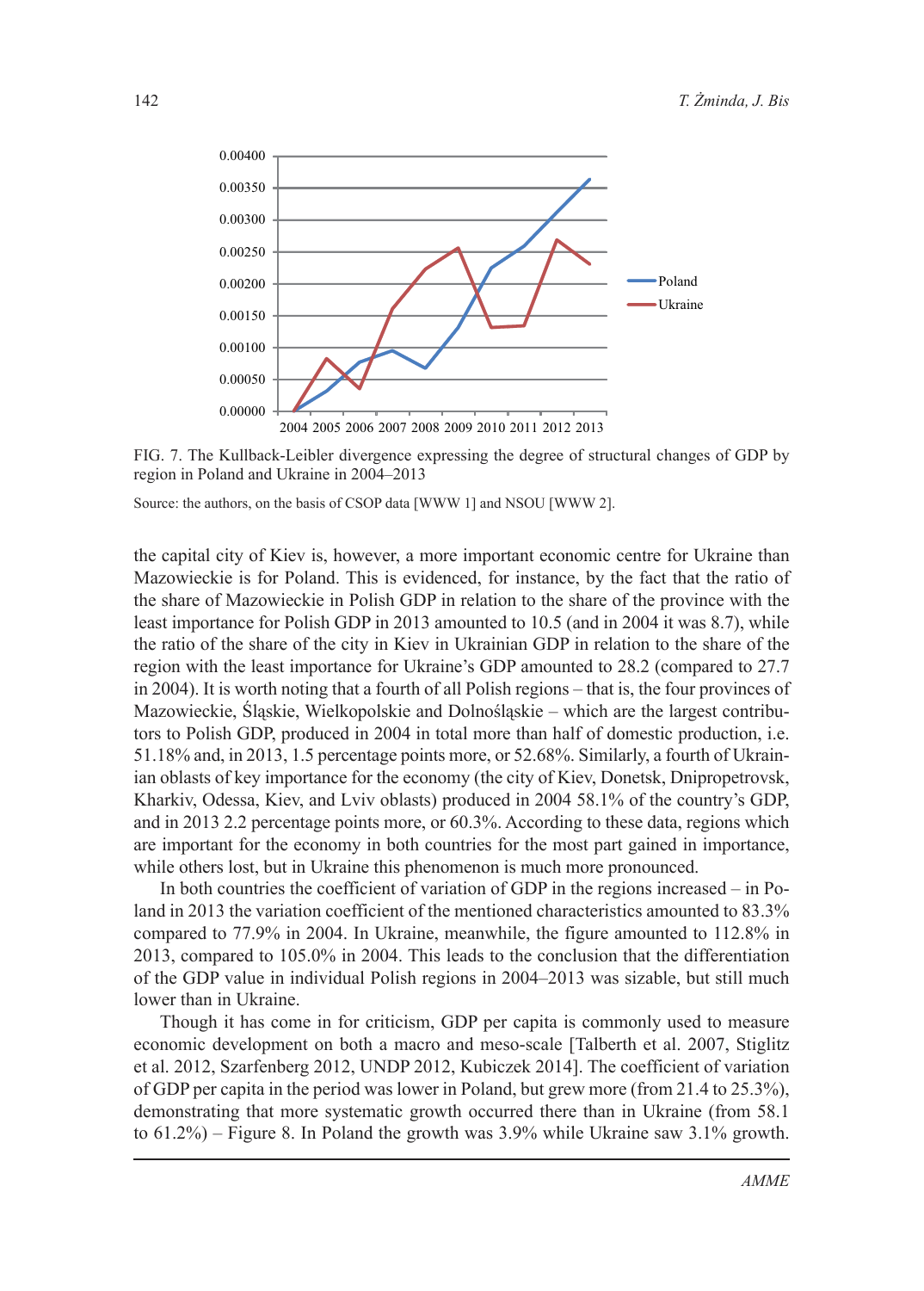

FIG. 8. The analysis of sigma-convergence based on the coefficient of variation of GDP per capita in Poland and Ukraine in the years 2004–2013

Source: the authors, on the basis of CSOP data [WWW 1] and NSOU [WWW 2].

It can therefore be stated that regions in Ukraine were and are more diverse in terms of GDP per capita than in Poland, but in Poland in the years 2004–2013 there was a greater increase in regional disparities. The analysis of the variation coefficient suggests that it is not sigma-convergence that is at work here, but its opposite, sigma-divergence, which characterised both countries, though it was more pronounced in Poland. It is worth noting, however, that in 2007–2011 the variation coefficient in Ukraine fell strongly, which again indicates the occurrence of sigma-convergence during this period.

## **REGIONAL CONVEREGENCE IN POLAND AND IN UKRAINE IN THE YEARS 2004–2013**

In order to verify if, throughout the analysed time horizon – that is 2004–2013 – divergence occurred in Poland, and sigma-convergence in Ukraine, the standard deviation of the logarithm of GDP per capita of regions (in constant prices) was calculated for both countries at the beginning and end of the period. It amounted to 0.1928 in 2004 and 0.2196 in 2013 in Poland and, respectively, 0.3799 and 0.3671 in Ukraine. This means that while in Poland the condition for sigma-convergence was not fulfilled (this condition is a drop of the estimated standard deviation) [Sala-i-Martin 1996, Quah 1996c, Markowska-Przybyła 2010], the calculation results for Ukraine fulfilled this condition.

Next, the regression equation of the standard deviation of the natural logarithm of GDP per capita over time was estimated for Poland and Ukraine<sup>3</sup> (Figs 9 and 10). The determination coefficients and the significance of parameters of the obtained equations were specified through the prism of Student's t-statistics (Figs 9 and 10). For Poland, the

 $3 \text{ sd}(\text{lnPKBpc}(t)) = \alpha_0 + \alpha_1 t + \xi$ , where sd(lnPKBpc(t)) – the standard deviation of the natural logarithm of GDP per capita in the year t. The negative parameter  $\alpha_1$  means the occurrence of sigma-convergence [Markowska-Przybyła 2010].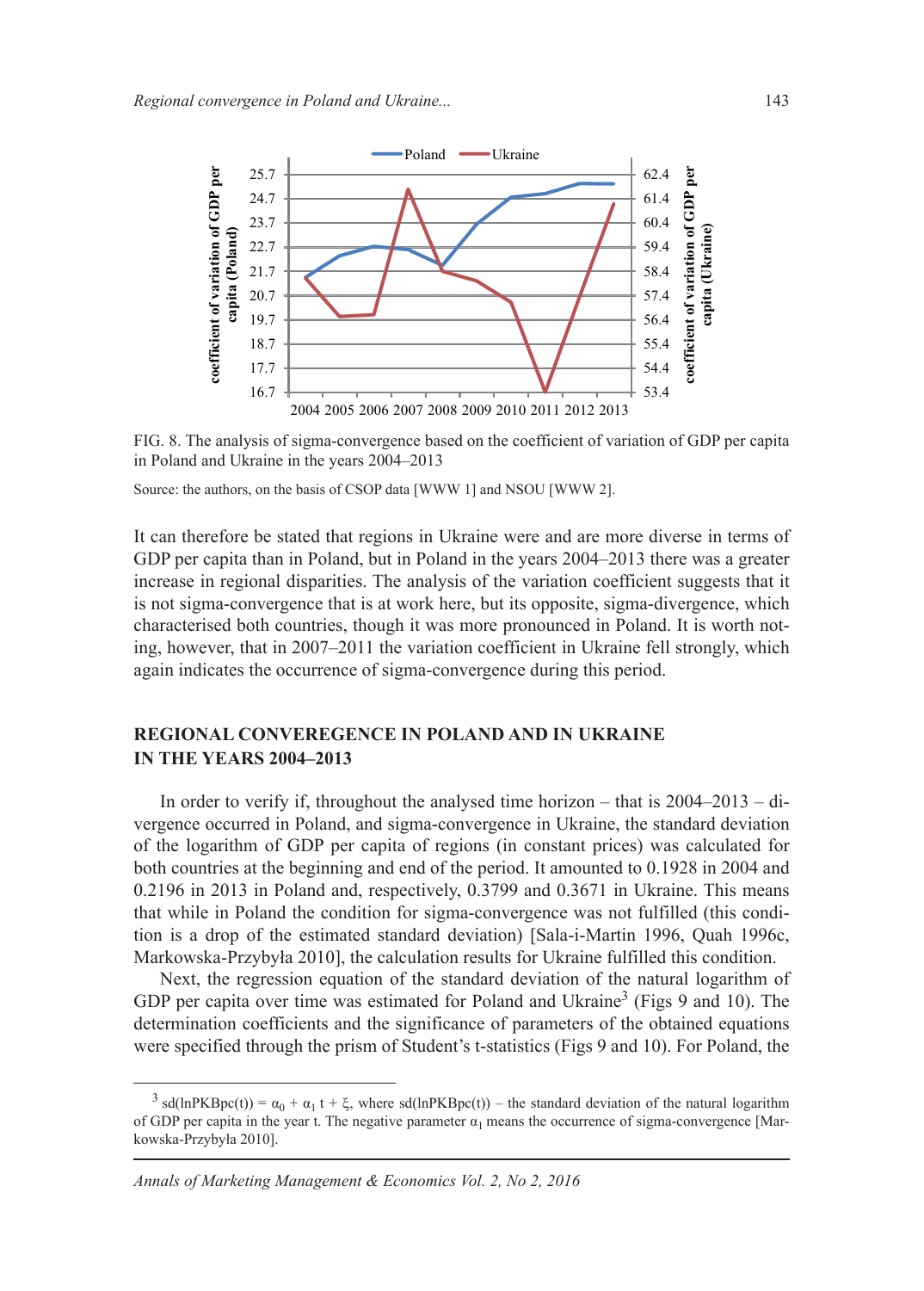slope of the estimated regression function was 0.0042. That means it was positive with a very high determination coefficient (0.9524) denoting a very strong correlation of the standard deviation of the logarithm of GDP of Polish regions over time. For Ukraine, however, the estimated regression function had a negative slope value of  $-0.0029$  and a determination coefficient of 0.2907, which was lower than Poland's. The results confirmed the significance of the estimated parameters of the equation, which, in turn, indicated the occurrence of sigma-convergence in Ukraine and clear regional divergence of this type in Poland during the period. Thus, disparities in regional development increased in Poland, and decreased in Ukraine.



FIG. 9. Regional sigma-convergence in Poland in the years 2004–2013 Source: the authors, on the basis of CSOP data [WWW 1].



FIG. 10. Regional sigma-convergence in Ukraine in the years 2004–2013 Source: the authors, on the basis of NSOU data [WWW 2].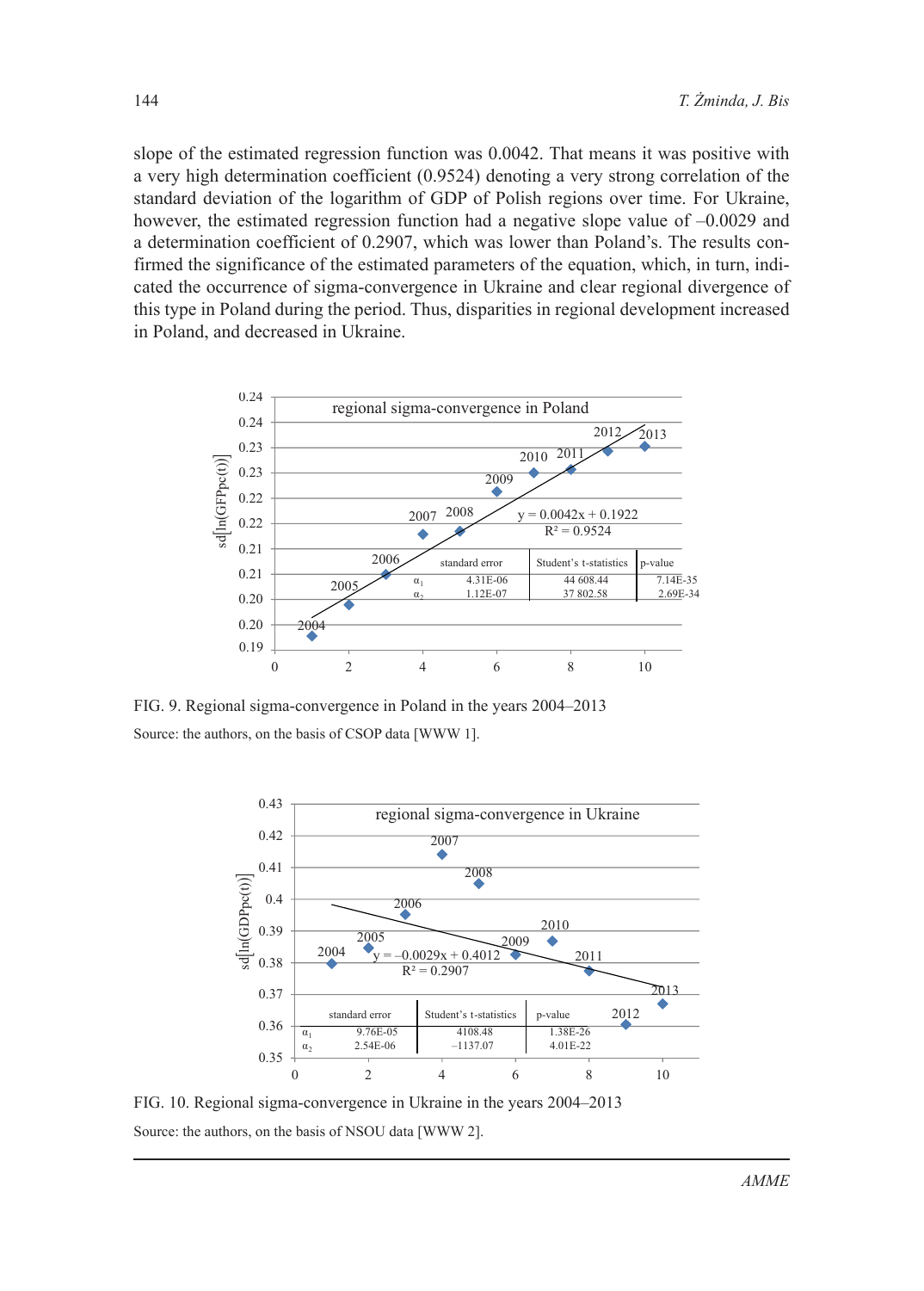The occurrence of sigma-convergence implies the presence of beta-convergence, the latter being a prerequisite for the occurrence of the former. It can therefore be firmly concluded that in Ukraine, where the appearance of sigma-convergence was proved, beta- -convergence is also present. On the other hand, it was theoretically possible that beta-convergence also took place in Poland, as the absence of sigma-convergence does not condition the lack of absolute convergence. To determine whether beta-convergence occurred there in 2004–2013 we estimated the regression equation of the natural logarithm of GDP per capita divided by the number of years in the time horizon (vertical axis) and the initial logarithm of GDP per capita (horizontal axis). Hence we examined the relationship between the average rate of growth of individual regions and their initial income (Fig. 11).

In the estimated equation, the coefficients are statistically significant, including the slope parameter of 0.0188 (Student's t-statistics had a value of –29.03, thus the p-value was only  $6.57 \cdot 10^{-14}$ ). Its positive value confirms the final recognition of the lack of absolute convergence and of the occurrence of divergence between regions in Poland in 2004–2013. The calculated value of the slope in the designated regression function provided the basis for the calculation of the rate of the diagnosed process of convergence to equilibrium. The dynamics of this process in Poland amounted to –0.01736. The negative value of this indicator confirms the divergence of Polish provinces from equilibrium.

Similar calculations were also made for Ukraine, in particular to determine and compare the direction and dynamics of changes in regional disparities in both countries



FIG. 11. The classical analysis of regional convergence in Poland on the basis of beta-convergence of GDP per capita (in constant prices of 2004) in the years 2004–2013

Source: the authors, on the basis of CSOP data [WWW 1].

*Annals of Marketing Management & Economics Vol. 2, No 2, 2016*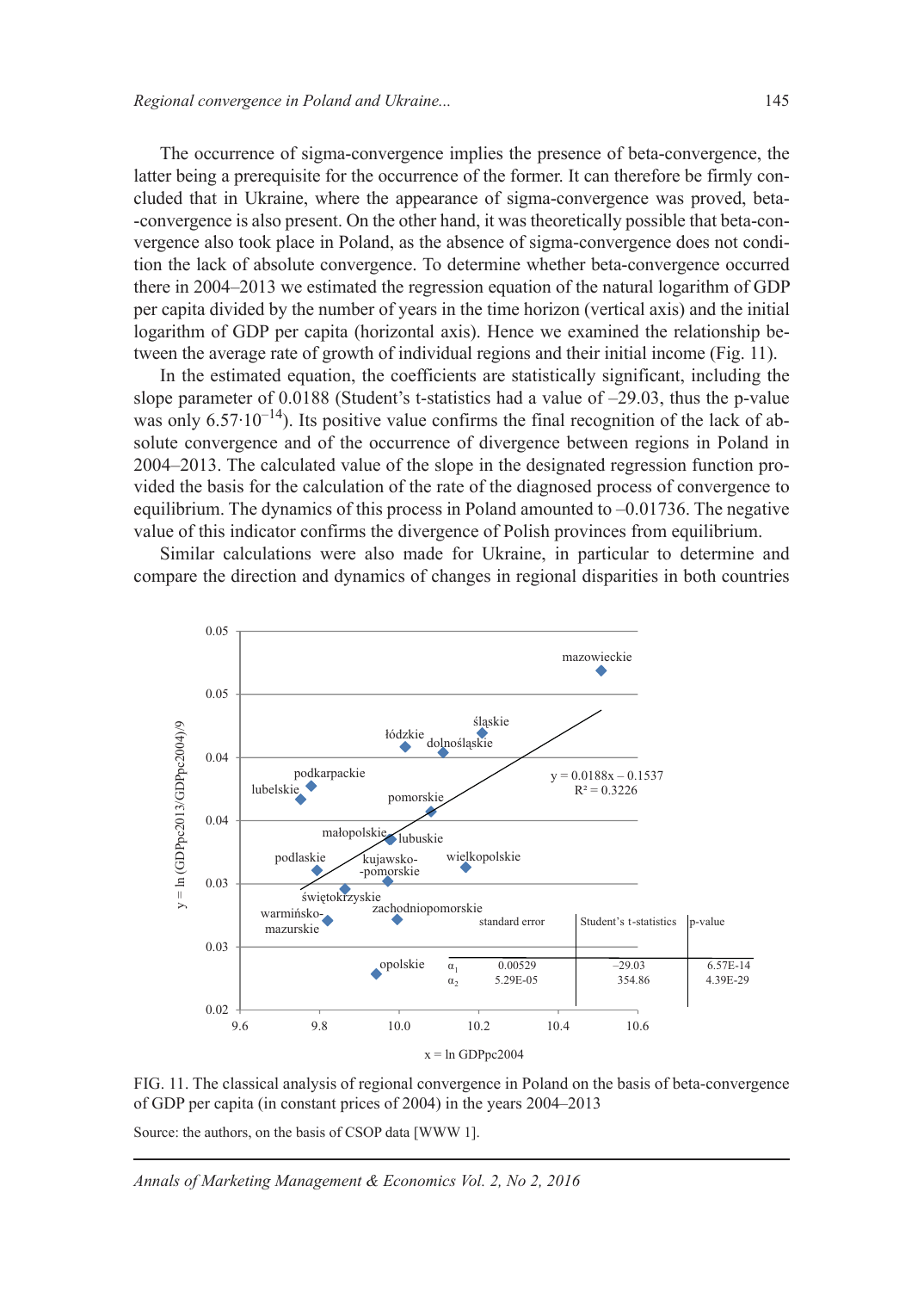(Fig. 12). The estimation of the regression equation of the logarithm of the average GDP growth per capita of Ukraine's regions and their initial income confirms the occurrence of beta-convergence in the country. At –0.0083, the slope of the equation is in fact negative, and is statistically significant (Student's t-statistic amounted to 30.51, and the p-value was  $2.65 \cdot 10^{-21}$ ). The pace of convergence to equilibrium is very small: a mere 0.00858.



FIG. 12. The classical analysis of regional convergence in Ukraine on the basis of beta-convergence of GDP per capita (in constant prices of 2004) in the years 2004–2013

Source: the authors, on the basis of NSOU data [WWW 2].

When it is compared with the result obtained for Polish regions, it becomes clear that the convergence processes in Poland and Ukraine are moving in different directions, and moreover the growth pace of divergence of Polish regions is greater than the pace of convergence to equilibrium of Ukraine's regions.

#### **CONCLUSIONS**

The processes of regional convergence/divergence taking place in Poland and Ukraine in 2004–2013 were directed in quite different conditions of economic growth in the years leading up to 2004. After a brief post transformation recession, the Polish economy quickly embarked upon a growth path and was subjected to slow but systematic structural changes, which in effect led to profound changes in the country's manufacturing arm. In Ukraine, on the other hand, the post transformation recession was long and lasted nearly a decade, while the country's economy was affected by dynamic structural changes which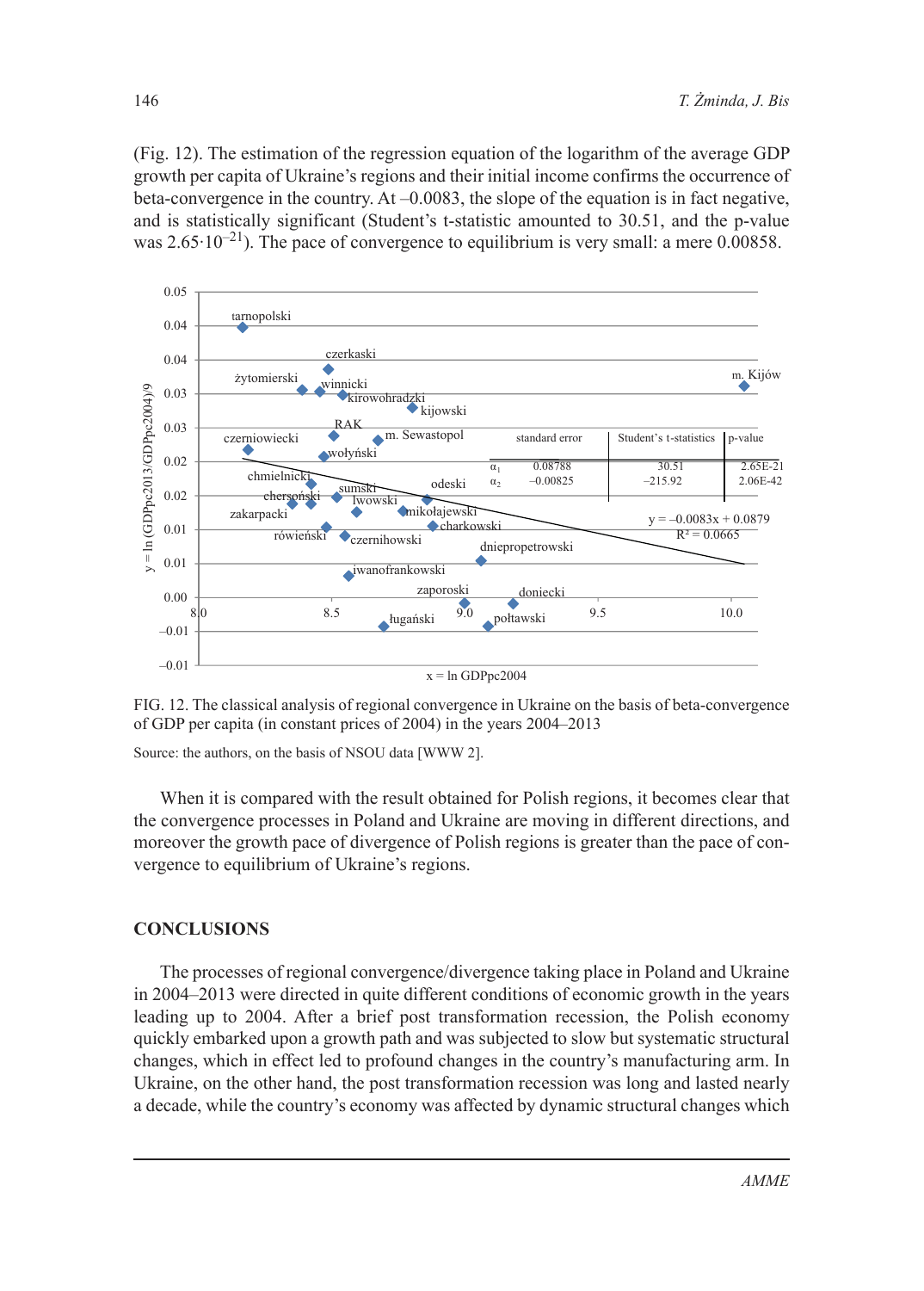de facto did not lead to such profound changes in the manufacturing system as those which occurred in Poland. Poland (its entire economy) was covered by the process of economic convergence, while this process "bypassed" Ukraine's economy.

After 2004, Poland's economy was the much faster-growing of the two, though regional economic growth was not evenly distributed in either country while the diversity of importance of individual regions for the economy in Poland and Ukraine was not only significant, but even increased.

The analyses we have conducted show that regions which are important for the economy both in Poland and Ukraine for the most part gain in importance, while others lose. In Ukraine, this phenomenon is much more pronounced. In both countries the role of the "capital" regions, which are the most important districts in the production systems of their economies, increased. The capital city of Kiev is a more important economic centre for Ukraine than Mazowieckie is for Poland.

In the course of this analysis, it was observed that the diversity of GDP values in individual Polish regions in 2004–2013 was large, but still much lower than in Ukraine. On the other hand, regions in Ukraine have been and are more diverse in terms of GDP per capita than in Poland, though in the years 2004–2013 that country did observe an increase in regional disparities, while in Ukraine such differences decreased. In Poland sigma- and beta-convergence occurred during the period. In Ukraine, on the other hand, sigma-convergence occurred and absolute convergence conditioned it. The convergence process in Poland and Ukraine is moving in a different direction, and the pace at which Polish regions are diverging is growing faster than Ukraine's regions are converging to equilibrium.

#### **REFERENCES**

- BARRO R.J., SALA-i-MARTIN X., 1991. Convergence across states and regions, Brookings Paper on Economic Activity 1.
- BAUMOL W.J., De LONG J.B., 1998. Productivity Growth, Convergence, and Welfare, American Economic Review 76.
- BAUMONT C., ERTUR C., Le GALLO J., 2002, The European Regional Convergence Process, 1980–1995. Do Spatial Regimes and Spatial Dependence Matter?, Econometrics 0207002, EconWPA.
- BOYLE G.E., McCARTHY T.G., 1997. Simple Measures of β-convergence, Oxford Bulletin of Economics and Statistics 59 (2).
- CIERNIAK-SZÓSTAK E., 2012. Instytucjonalne uwarunkowania spójnoĞci społeczno-ekonomicznej (Institutional determinants of socio-economic cohesion – in Polish), (in:) M.G. Woźniak (Ed.), Gospodarka Polski 1990–2011 (Polish Economy 1990–2011 – in Polish), 3: Droga do spójności społeczno-ekonomicznej (The road to economic and social cohesion – in Polish), Wydawnictwo Naukowe PWN, Warszawa.
- CYREK M., 2009. Zmiany struktury sektora usług w układzie regionalnym konwergencja czy dywergencja? (Changes in the structure of the service sector in the regional profile – convergence or divergence? – in Polish), Instytut Badań Rynku, Konsumpcji i Koniunktur, Handel Wewnetrzny 1.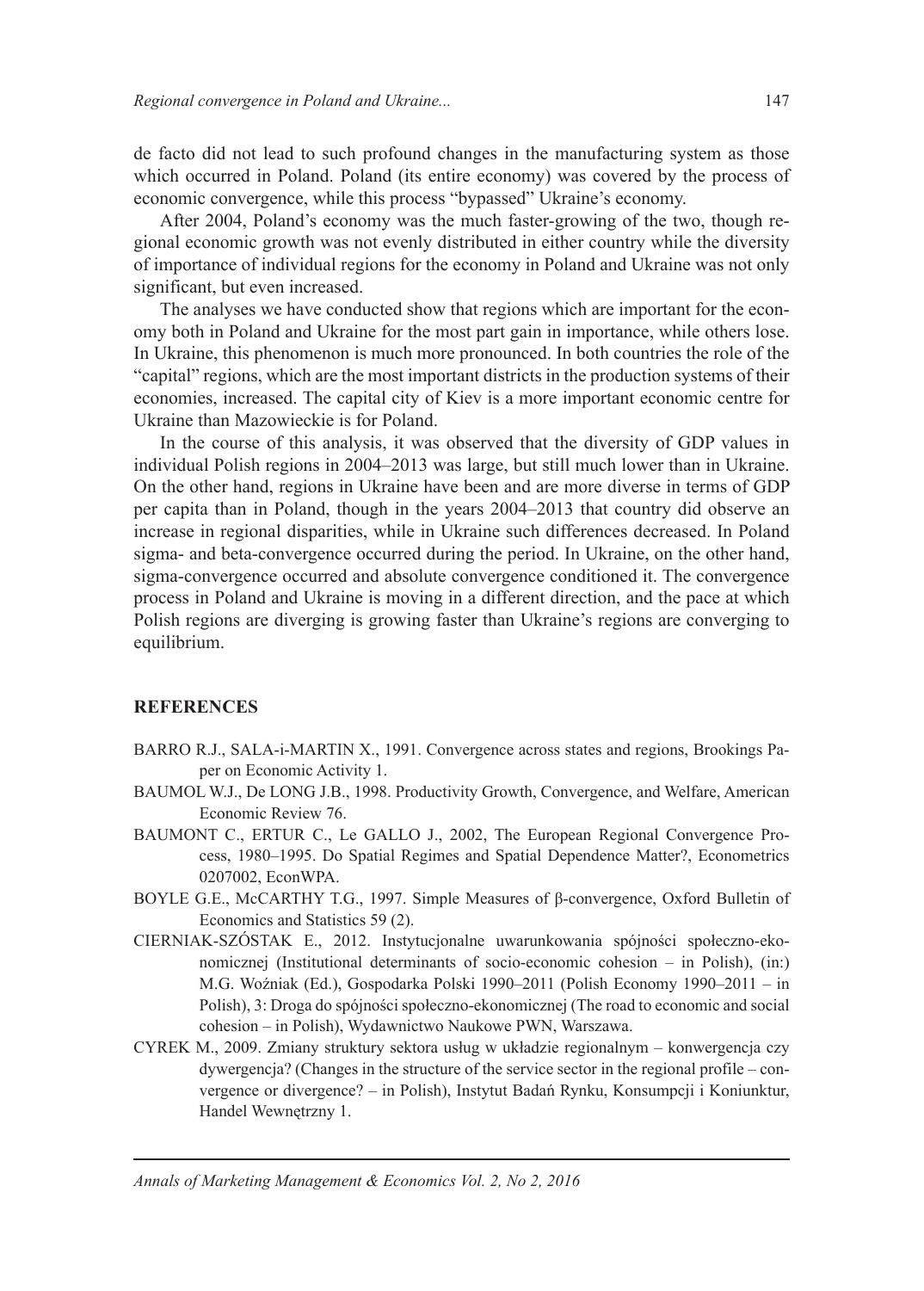- CYREK M., 2014. Miedzywojewódzkie dysproporcje wytwarzania wartości dodanej w branżach usługowych (Intervoivodeship Disparities in Creation of Gross Value Added in Service Branches – in Polish), NierównoĞci Społeczne a Wzrost Gospodarczy 39 (3).
- De GIORGI E., 1975. Sulla convergenza di alcune successioni di integrali del tipo dell area (On the convergence of some sequences of area-type integrals – in Italian), Rendiconti di Matematico di Sapienza Universita di Roma 8, 277–294.
- DURLAUF S.N., JOHNSON P.A., 1995. Multiple Regimes and Cross-Country Growth Behaviour, Journal of Applied Econometrics 10.
- FIEDOR B., KOCISZEWSKI K. (Eds), 2010. Ekonomia rozwoju (Development Economics in Polish), Wydawnictwo Uniwersytetu Ekonomicznego we Wrocławiu, Wrocław.
- FIRSZT D., 2008. Czy Ukraina podąży śladami Polski? (Whether Ukraine will follow in the footsteps of Polish – in Polish), Kurier UEK 8 (24).
- FRIEDMAN M., 1992. Do old fallacies ever die?, Journal of Economic Literature 30.
- GALOR O., 1996. Convergence? Inferences from Theoretical Models, Economic Journal, 106, 437.
- GEODECKI T., 2006. Procesy konwergencji i polaryzacji w regionach Unii Europejskiej (Processes of Convergence and Polarisation in Regions of the European Union – in Polish), Zeszyty Naukowe Akademii Ekonomicznej w Krakowie 714.
- GROWIEC J., 2005. Dynamika konwergencji Polski z Unią Europejską (Poland's Convergence with the European Union), Gospodarka Narodowa 5–6.
- JABŁOŃSKI Ł., 2012. Regionalne zróżnicowanie i zbieżność poziomu i jakości życia (Regional diversification and convergence of the level and quality of life – in Polish) (in:) M.G. Woźniak (Ed.), Gospodarka Polski 1990–2011 (Polish Economy 1990–2011 – in Polish), 2: Modernizacja (Modernization – in Polish), Wydawnictwo Naukowe PWN, Warszawa.
- JABŁOŃSKI Ł., TOKARSKI T., WOŹNIAK M.G., 2012. Spójność rozwoju społeczno-ekonomicznego województw (Coherence of socio-economic development of voivodeships – in Polish), (in:) M.G. WoĨniak (Ed.), Gospodarka Polski 1990–2011 (Polish Economy 1990–2011 – in Polish), 2: Modernizacja (Modernisation – in Polish), Wydawnictwo Naukowe PWN, Warszawa.
- JAKUBOWSKI M., 2001. Integracja europejska dylematy spójnoĞci i konwergencji regionalnej (European integration – the dilemmas of cohesion and regional convergence), IG i PZ PAN, Warszawa.
- KOSMALSKI R., 2016. Konwergencja gospodarcza w Polsce w ujęciu sektorowym (Economic Convergence in Poland by Sector – in Polish), Zakład Wydawnictw Statystycznych, WiadomoĞci Statystyczne 2.
- KOSSOWSKI T., 2009. Konwergencja przestrzenna aspekty teoretyczne (Theoretical aspects of spatial convergence – in Polish), (in:) P. Churski (Ed.), Praktyczne aspekty badań regionalnych – varia (Practical aspects of regional research – varia – in Polish), vol. II, Biuletyn Instytutu Geografii Społeczno-ekonomicznej i Gospodarki Przestrzennej Uniwersystetu im. Adama Mickiewicza w Poznaniu, Poznań.
- KUBICZEK A., 2014. Jak mierzyć dziś rozwój społeczno-gospodarczy krajów? (How to Measure Social and Economic Development of Countries Today? – in Polish), Nierówności Społeczne a Wzrost Gospodarczy 38 (2).
- KULLBACK S., LEIBLER R.A., 1951. On information and Sufficiency, Annals of Mathematical Statistics 22, 1.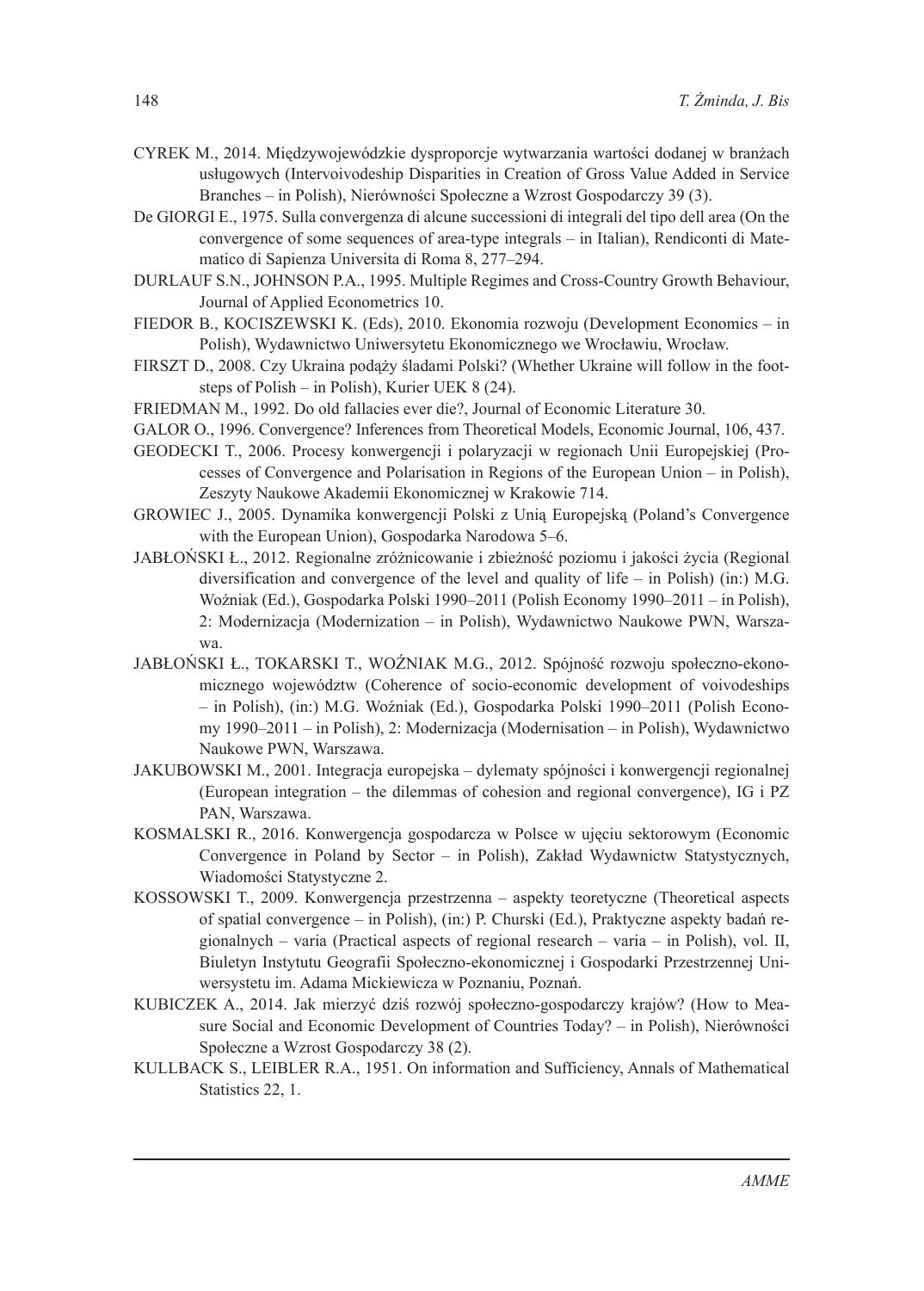- KUSIDEŁ E., 2013. Konwergencja gospodarcza w Polsce i jej znaczenie w osiąganiu celów polityki spójności (Economic convergence in Poland and its importance in achieving the objectives of the cohesion policy – in Polish), Wydawnictwo Uniwersytetu Łódzkiego, Łódź.
- LEHMANN H., PINATTI N., 2007. Informal Employment and Labor Market Segmentation in Transition Economies: Evidence from Ukraine, IZA Discussion Paper 3269.
- MALAGA K., 2004. Konwergencja gospodarcza w krajach OECD w Ğwietle zagregowanych modeli wzrostu (Economic convergene in OECD's countries, in the light of agregated growth's models – in Polish), Prace habilitacyjne 10, Wydawnictwo Akademii Ekonomicznej w Poznaniu, Poznań.
- MANKIW N.G., ROMER D., WEIL D.N., 1992. A contribution to the empirics of economic growth, The Quarterly Journal of Economics, Oxford University Press, Oxford.
- MARKOWSKA-PRZYBYŁA U., 2010. Konwergencja regionalna w Polsce w latach 1999–2007 (Regional Convergence in Poland from 1999 to 2007 – in Polish), Gospodarka Narodowa, 11–12.
- MARKOWSKA-PRZYBYŁA U., 2011. Integracja a konwergencja realna. Konwergencja regionalna w Polsce według klasycznych i alternatywnych metod badań (Integration Versus Real Convergence. Regional Convergence in Poland According to Classical and Alternative Methods of Research – in Polish), Ekonomia 4 (16).
- MURZYN D., 2014. Rozwój regionalny krajów europy środkowo-wschodniej w warunkach integracji europejskiej (Regional development in Central and Eastern Europe in the context of European integration – in Polish), (in:) T. Sporek, S. Talar (Eds), Zjawiska i procesy w gospodarce Ğwiatowej i jej podsystemach (Phenomena and processes in the world economy and its subsystems), Wydawnictwo Uniwersytetu Ekonomicznego w Katowicach, Katowice.
- PIETAK Ł., 2014. Konwergencja regionalna w Hiszpanii w latach 1995–2012 (Regional Convergence in Spain 1996–2012), Gospodarka Narodowa 5.
- PRÓCHNIAK M., RAPACKI R., 2007. Konwergencja beta i sigma w krajach postsocjalistycznych w latach 1990–2005 (Beta and Sigma Gonvergence in the Post-Socialist Countries in 1990–2005), Bank i Kredyt sierpień-wrzesień.
- QUAH D.T., 1995. Empirics for Economic Growth and Convergence, CEP Discussion Papers, Center for Economic Performance, The London School of Economics, London.
- QUAH D., 1996a. Convergence empirics across economies with (some) capital mobility, Journal of Economic Growth 1 (1).
- QUAH D., 1996b. Galton's fallacy and tests of the convergence hypothesis, Scandinavian Journal of Economics 95 (4).
- QUAH D.T., 1996c. Empirics for Economic Growth and Convergence, European Economic Review 40.
- SALA-i-MARTIN X., 1996. The Classical Approach to Convergence Analysis, Economic Journal 106.
- SALA-i-MARTIN X., 2003, Keynote speech: Convergence and divergence, theoretical underpinnings (in:) G. Tumpel-Gugerell, P. Mooslechner (Eds), Economic convergence and divergence in Europe: Growth and regional development in an enlarged European Union, Edward Elgar, Cheltenham.
- STIGLITZ J.E., SEN A.K., FITOUSSI J.-P., 2013. Błąd pomiaru (Measurement error in Polish), Polskie Towarzystwo Ekonomiczne, Warszawa.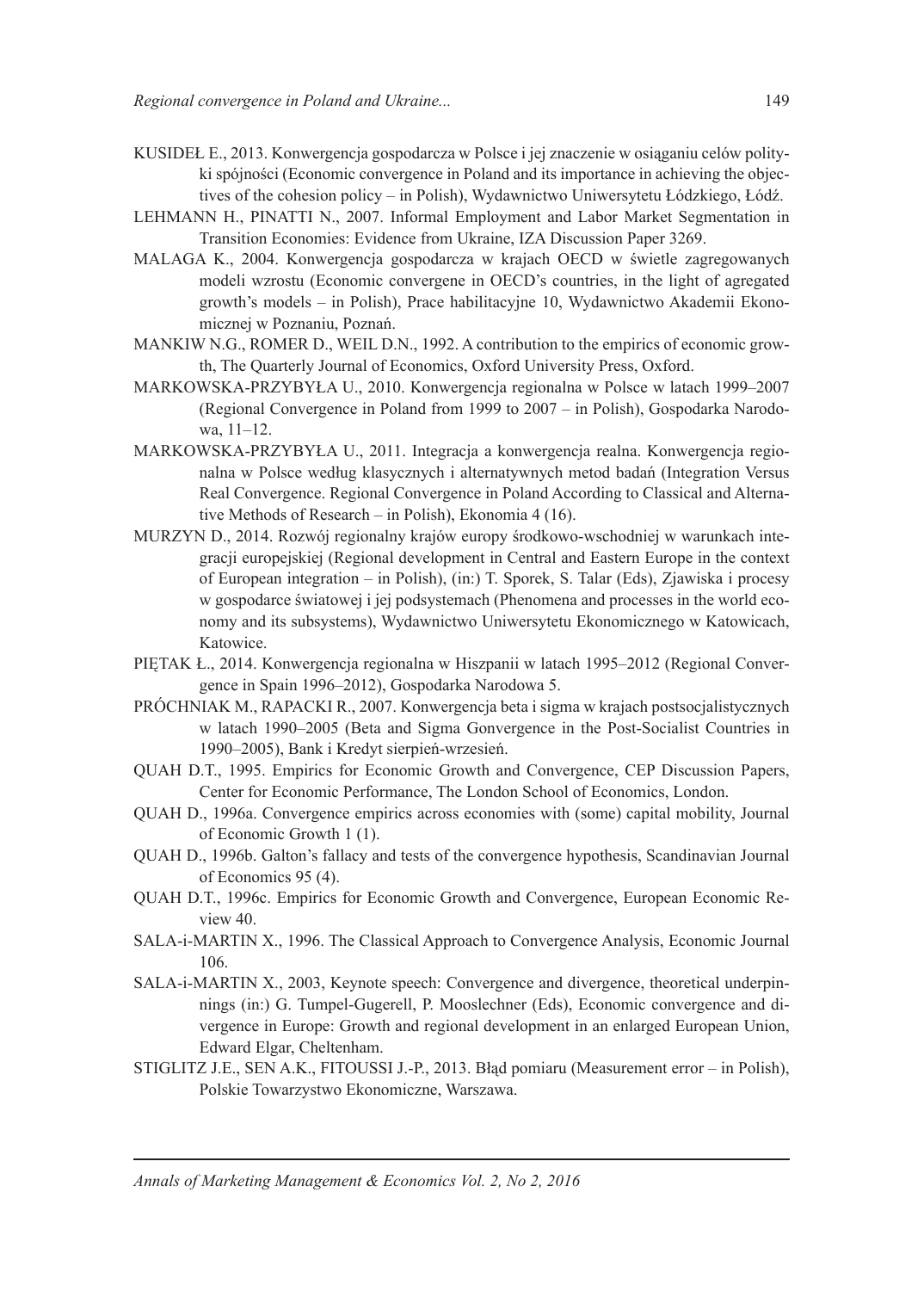- SZARFENBERG R., 2011. Rozwój społeczny, czyli detronizacja PKB (Social development, Dethronement of GDP – in Polish), Nowy Obywatel 2.
- TALBERTH J., COBB C., SLATTERY N., 2007. The Genuine Progress Indicator 2006. A Tool for Sustainable Development, Redefining Progress, Oakland.
- UNDP, 2012. Krajowy Raport o Rozwoju Społecznym Polska 2012. Rozwój regionalny i lokalny (National Human Development Report Poland 2012. Local and Regional Development – in Polish), Biuro Projektowe United Nation Development Programme w Polsce, Warszawa.
- WĉDROWSKA E., WOJCIECHOWSKA K., 2015. Konwergencja gospodarcza w województwach Polski w latach 2000-2012 (Economic convergene in Polish regions (voivodeships) 2000-2012 – in Polish), Roczniki Kolegium Analiz Ekonomicznych 36.
- WOLSZCZAK-DERLACZ J., 2007. Wspólna Europa, różne ceny analiza procesów konwergencji (Common Europe, difrent price – analysis of convergence proces – in Polish), CeDeWu, Warszawa.
- WONG W.K., 2006. OECD convergence: A sectoral decomposition exercise, Economics Letters 93, 2.
- WOSIEK M., 2012. Kapitał intelektualny w rozwoju regionów Polski Wschodniej (Intellectual Capital in the Development of Regions of Eastern Poland – in Polish), Wydawnictwo Uniwersytetu Rzeszowskiego, Rzeszów.
- WÓJCIK P., 2008. Dywergencja czy konwergencja: dynamika rozwoju polskich regionów (Divergence or Convergence: Growth Dynamics of Polish Regions – in Polish), Studia Regionalne i Lokalne 2 (32), Warszawa.
- WWW 1. Bank Danych Lokalnych Głównego Urzędu Statystycznego (Local Data Bank of the Central Statistical Office), retrieved from https://bdl.stat.gov.pl [accessed: 7.10.2016].
- WWW 2. Державна служба статистики України (State Statistics Service of Ukraine), retrieved from http://www.ukrstat.gov.ua [accessed: 07.10.2016].
- WWW 3. World Bank, World DataBank, World Development Indicators, retrieved from http://databank.world-bank.org [accessed: 07.10.2016].
- ZAJDEL M., 2011. Trójsektorowa struktura gospodarcza w Polsce jako miernik rozwoju (wybrane aspekty) (Three Sector Structure of the Polish Economy as Measure of Development (Selected Aspects) – in Polish), NierównoĞci Społeczne a Wzrost Gospodarczy 18.

**Summary.** The aim of the paper is to compare the process of regional convergence in Poland and Ukraine, with special regard to its direction and dynamics. Regional convergence is widely discussed in the literature, and has gained in importance in the context of European integration, especially in the past decade. Less attention is devoted to the process of convergence of regions of European states which are not associated with the European Union. The authors attempt to fill this gap, in particular to the extent to which they devote attention to the processes of regional convergence in Ukraine. In the study the authors put forward the hypotheses that the processes of regional convergence in Poland and in Ukraine occur in entirely different economic conditions, and therefore their direction and dynamics differ significantly. The target period of the analysis covered the years 2004–2013, while